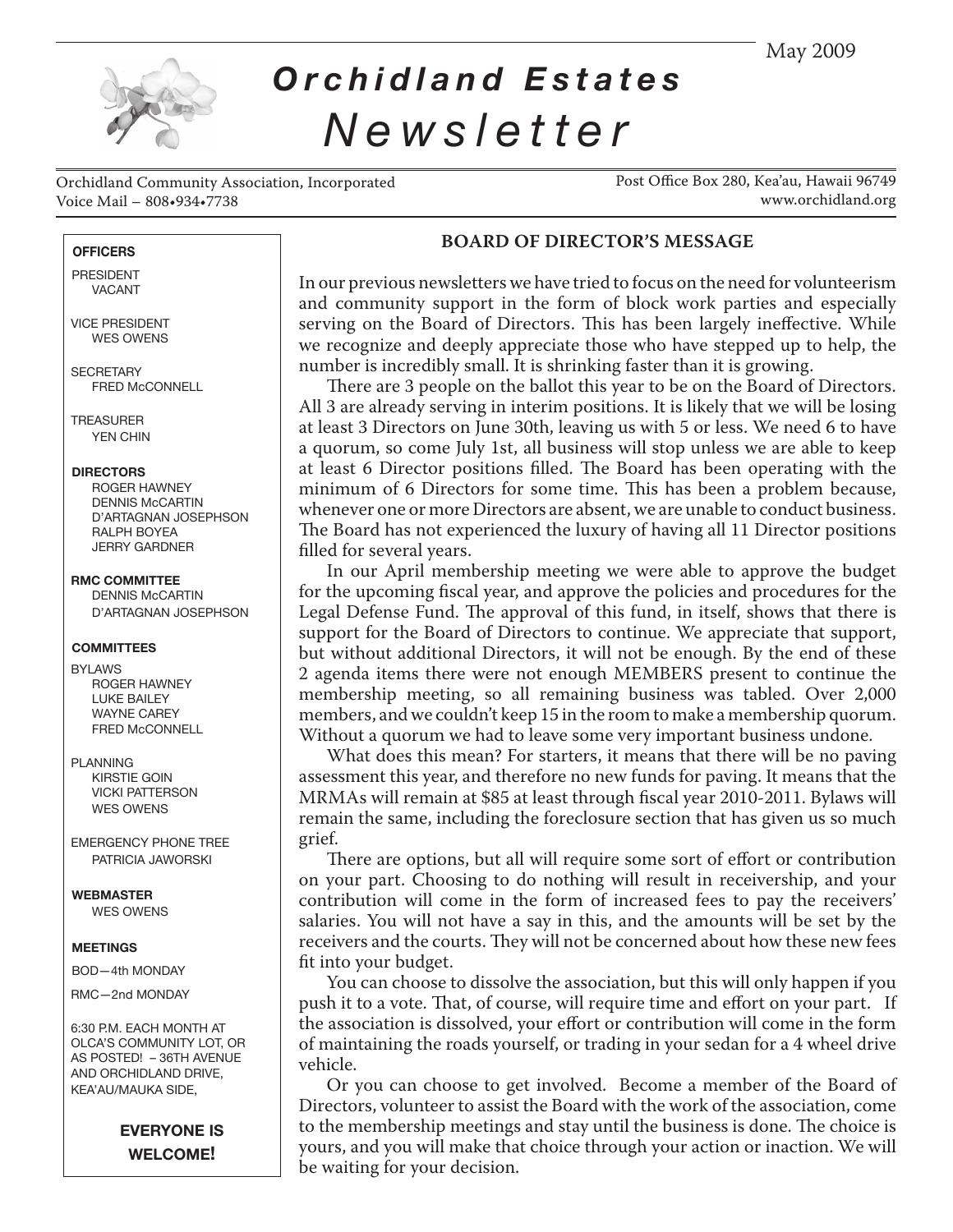## **ROAD CHAIRMAN REPORT** By Dennis McCartin

Funding has been approved for fixing main road projects at the 39th and Pohaku washout, 37th and Pohaku alignment, and 36th and Orchidland. I am hoping that paving by Yamada and Sons on Aulii will be completed by the end of May, weather permitting. We will do our best to keep a supply of gravel and coldpatch at our Road Managers yard to support the many volunteer efforts to keep the pukas filled. Our Road Manager is also in the process of building a drag sled to scrape the side roads and get the material on the side of the roads back to were it belongs.  $\sim$  Aloha

### **COMMUNITY DEVELOPMENT**

Maybe it was the weather. The sun came out for the first time in weeks on the day of our membership meeting. Perhaps it was unreasonable to expect people to remain indoors doing association business on such a day. Whatever the reason, the business did not get done. There will be no assessments for paving or any other development projects this year.

This is unfortunate. The paving assessment has passed every year for many years. It is likely that it would have passed again this year, if given a chance. So, how about this? Let's pretend that it did. No, you won't get a bill for this. It is a "make-believe" assessment, based on past and present experience. Of course, "make-believe" contributions will only result in "make-believe" improvements.

What we are asking for is a contribution of faith, and \$100 in real-life money. The faith is in the community. Faith that you will not be the only one contributing. Faith that we can overcome a lack of physical participation by writing a check anyway.

The \$100 can be directed to the fund of your choice. There will be about a \$100,000 carry-over in the paving fund this year, so if enough of you can buy into this plan there is a good chance that we will be able to do another increment of paving this year.

Would you like to see the Community Lot developed? I know I would rather be meeting there than renting other association's facilities. The amount contributed to this fund will determine how far we can go with the plans we have, but even 20% of you diverting your contribution to this would provide enough funds to get started with electricity installation, septic system, and a picnic pavilion.

Please, have faith in each other, and make at least a \$100 contribution to the paving fund, or a fund that you believe in.  $\sim$  Aloha.

As we approach the end of the fiscal year, this Treasurer begins to relax and allow the purse strings to slacken a bit. For most of this year a combination of the uncertainty about such uncontrollable expenses like legal bills and the poor rate of payment of MRMAs have forced me to advise the full Board to resist spending money for all but the most urgent projects. With the rapid approach of July 1, the beginning of the new fiscal year, I can foresee a significant replenishment of our treasury, so I can feel comfortable in recommending to the Board that we spend money to make some non-essential repairs.

At the April General Membership meeting, the membership approved the proposed budget with only a slight modification. Though I wished that the gathering had sharpened their pencils for reviewing the proposal, what was approved provides the Association with a reasonable framework for the coming year. Remember that our MRMAs are now \$85 per year, and I hope that you will all pay that assessment. And those of you who have not paid past MRMAs, I know that you will step up now even if doing so means that you have to arrange some kind of payment schedule that will allow you to catch up.

The Association cannot maintain the roads without your money. I understand that many folks feel that they should have their roads fixed BEFORE they make payments, but refusing to pay in protest only makes it less possible that we can accomplish what you want accomplished. I have been driving many of the side roads in Orchidland thanks to my work with the 2010 Census, and I must admit that their condition often embarrasses me. We, the community can and should find ways to improve the conditions of our roads. However, repairing the roads takes money, and, in order to stretch our meager budget to do the most, it will require labor from those of you who are able to wield a shovel or a rake or a weed whacker.

By the time you read this, I trust the paving on Auli`i will have been completed. Prices for this kind of work escalated dramatically in recent years, and what remains in the Paving Fund is insufficient to do another increment using the materials and techniques used in the recent past. Unfortunately, we failed to hold a quorum of members at the April General Membership meeting to approve another Special Assessment for paving. Consequently, the Paving Fund will only be replenished if you donate to the fund. In order to continue paving this year with what little money we have left, we will explore alternatives that will do the job for a smaller expenditure. Stay tuned..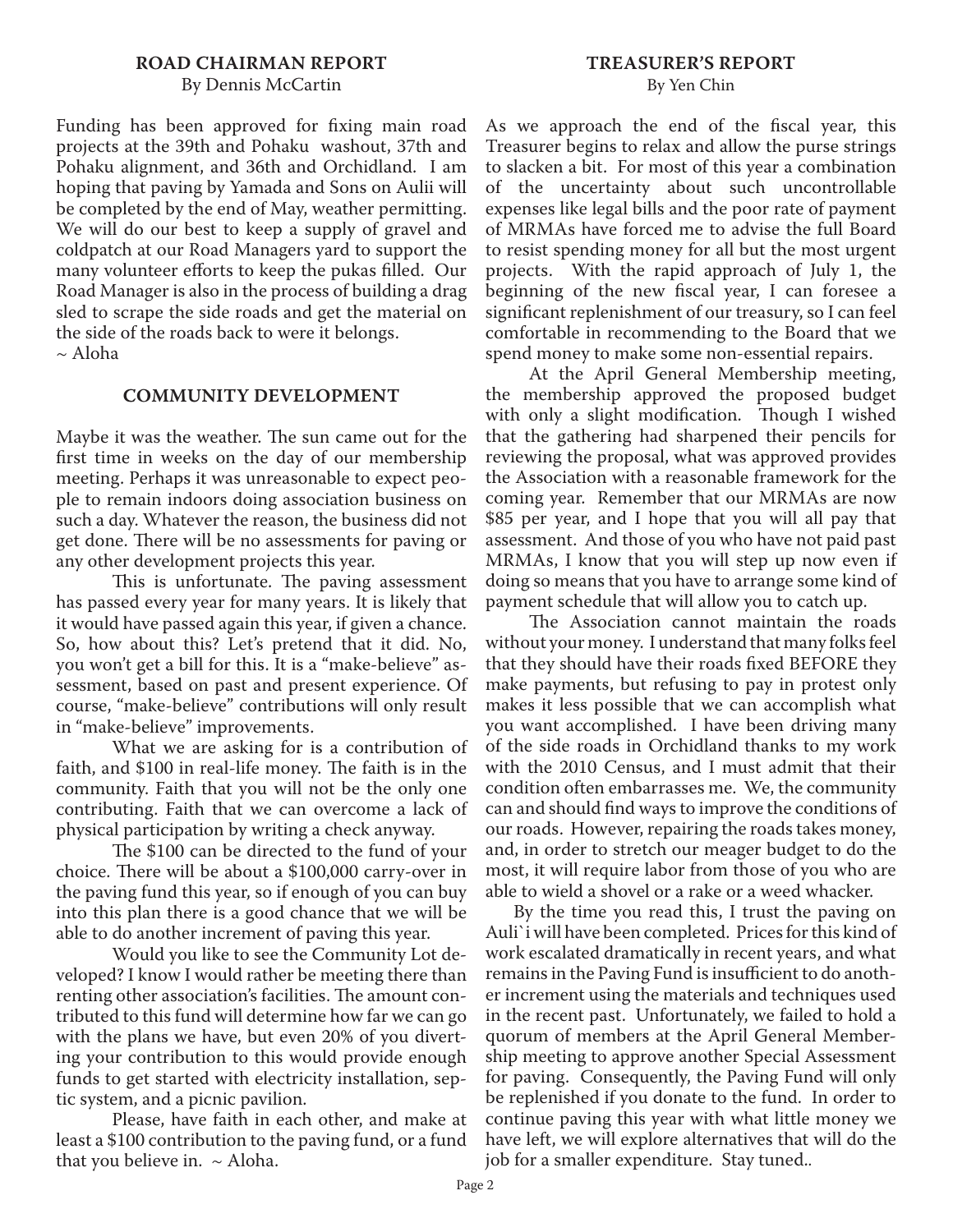# PROFIT AND LOSS STATEMENT FISCAL YEAR TO DATE JULY 1, 2008 - MAY 7, 2009

| <b>INCOME</b>             |                                              |                     |
|---------------------------|----------------------------------------------|---------------------|
|                           |                                              |                     |
| <b>CU Dividends</b>       |                                              |                     |
|                           |                                              |                     |
|                           |                                              |                     |
|                           |                                              |                     |
|                           |                                              |                     |
| Donations                 |                                              |                     |
|                           |                                              |                     |
|                           |                                              |                     |
|                           |                                              |                     |
|                           |                                              |                     |
|                           |                                              |                     |
|                           |                                              |                     |
|                           |                                              |                     |
|                           |                                              |                     |
| MRMA '97-last FY          |                                              |                     |
|                           |                                              |                     |
|                           |                                              |                     |
|                           |                                              |                     |
|                           |                                              |                     |
|                           |                                              |                     |
|                           |                                              |                     |
|                           |                                              |                     |
|                           |                                              |                     |
| <b>Paving Assessments</b> |                                              |                     |
|                           |                                              |                     |
|                           |                                              |                     |
|                           |                                              |                     |
|                           |                                              |                     |
|                           |                                              |                     |
|                           |                                              |                     |
|                           |                                              |                     |
|                           |                                              |                     |
|                           | (8th paving due for fiscal 2007/2008)        |                     |
|                           |                                              |                     |
|                           | (9th paving due for fiscal 2008/2009 period) |                     |
|                           |                                              |                     |
|                           |                                              |                     |
|                           |                                              |                     |
| Unearned                  |                                              |                     |
|                           |                                              |                     |
|                           |                                              |                     |
|                           |                                              |                     |
|                           |                                              |                     |
| <b>TOTAL INCOME</b>       |                                              |                     |
|                           |                                              |                     |
| <b>EXPENSE</b>            |                                              |                     |
|                           |                                              |                     |
| Equipment                 |                                              |                     |
|                           |                                              | continued on page 4 |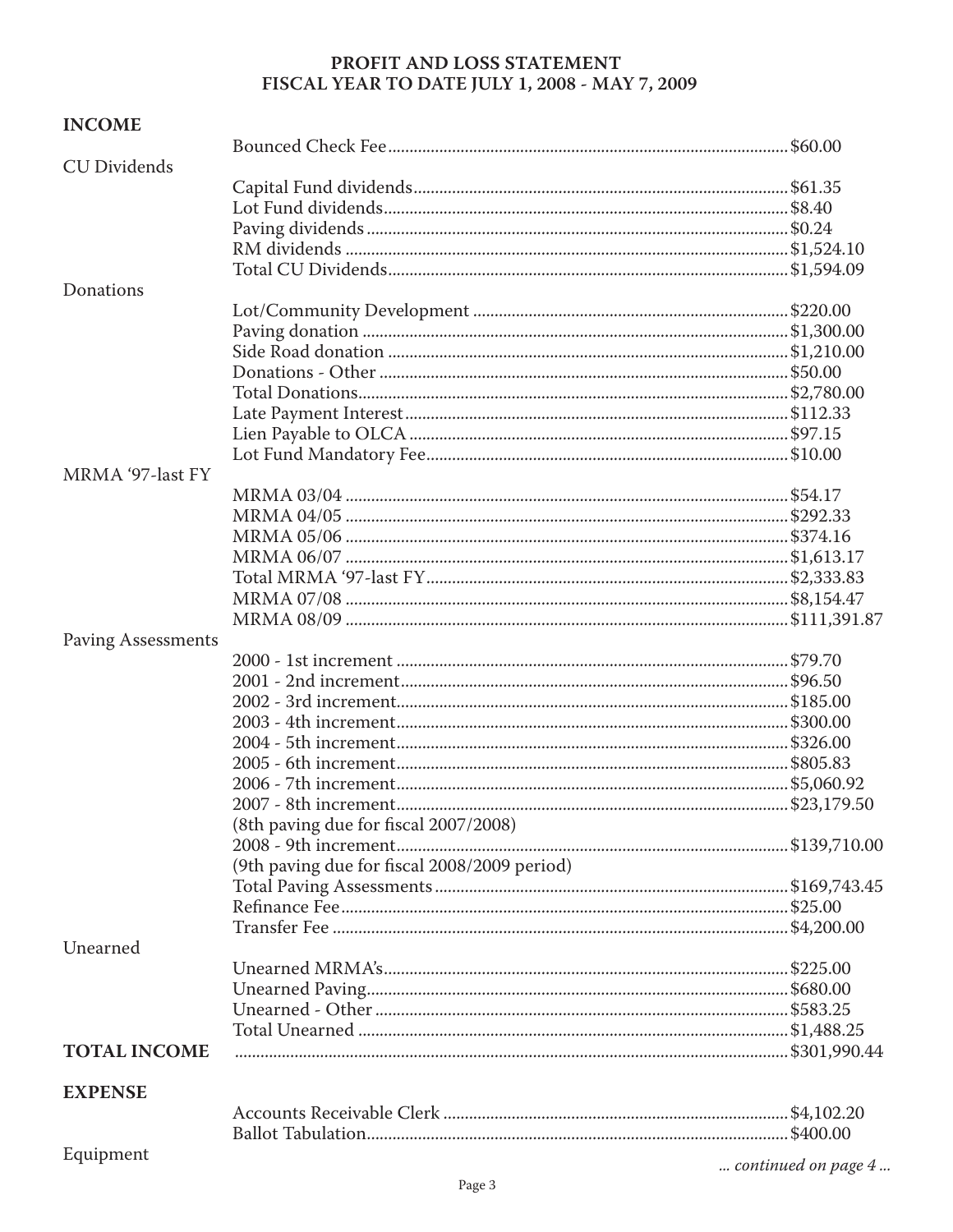| Lien Expenses          |                                                            |  |
|------------------------|------------------------------------------------------------|--|
|                        |                                                            |  |
|                        |                                                            |  |
| Main Road Expenses     |                                                            |  |
|                        |                                                            |  |
|                        |                                                            |  |
|                        |                                                            |  |
|                        |                                                            |  |
|                        |                                                            |  |
|                        |                                                            |  |
| Office Expenses        |                                                            |  |
|                        |                                                            |  |
|                        |                                                            |  |
|                        | 6120 ∑ Bank Service Charges (Bank Service Charges) \$10.00 |  |
|                        |                                                            |  |
|                        |                                                            |  |
|                        |                                                            |  |
| <b>Paving Expenses</b> |                                                            |  |
|                        |                                                            |  |
|                        |                                                            |  |
|                        |                                                            |  |
|                        |                                                            |  |
|                        |                                                            |  |
|                        |                                                            |  |
|                        |                                                            |  |
| Side Road Expenses     |                                                            |  |
|                        |                                                            |  |
|                        |                                                            |  |
|                        |                                                            |  |
|                        |                                                            |  |
| Insurance              |                                                            |  |
|                        |                                                            |  |
|                        |                                                            |  |
|                        |                                                            |  |
| Professional Fees      |                                                            |  |
|                        |                                                            |  |
|                        |                                                            |  |
|                        |                                                            |  |
|                        |                                                            |  |
|                        |                                                            |  |
|                        |                                                            |  |
| Other Income           |                                                            |  |
|                        |                                                            |  |
|                        | from Orchidland Lot Owners.)                               |  |
|                        |                                                            |  |
|                        |                                                            |  |
|                        |                                                            |  |
| <b>NET INCOME</b>      |                                                            |  |
|                        |                                                            |  |